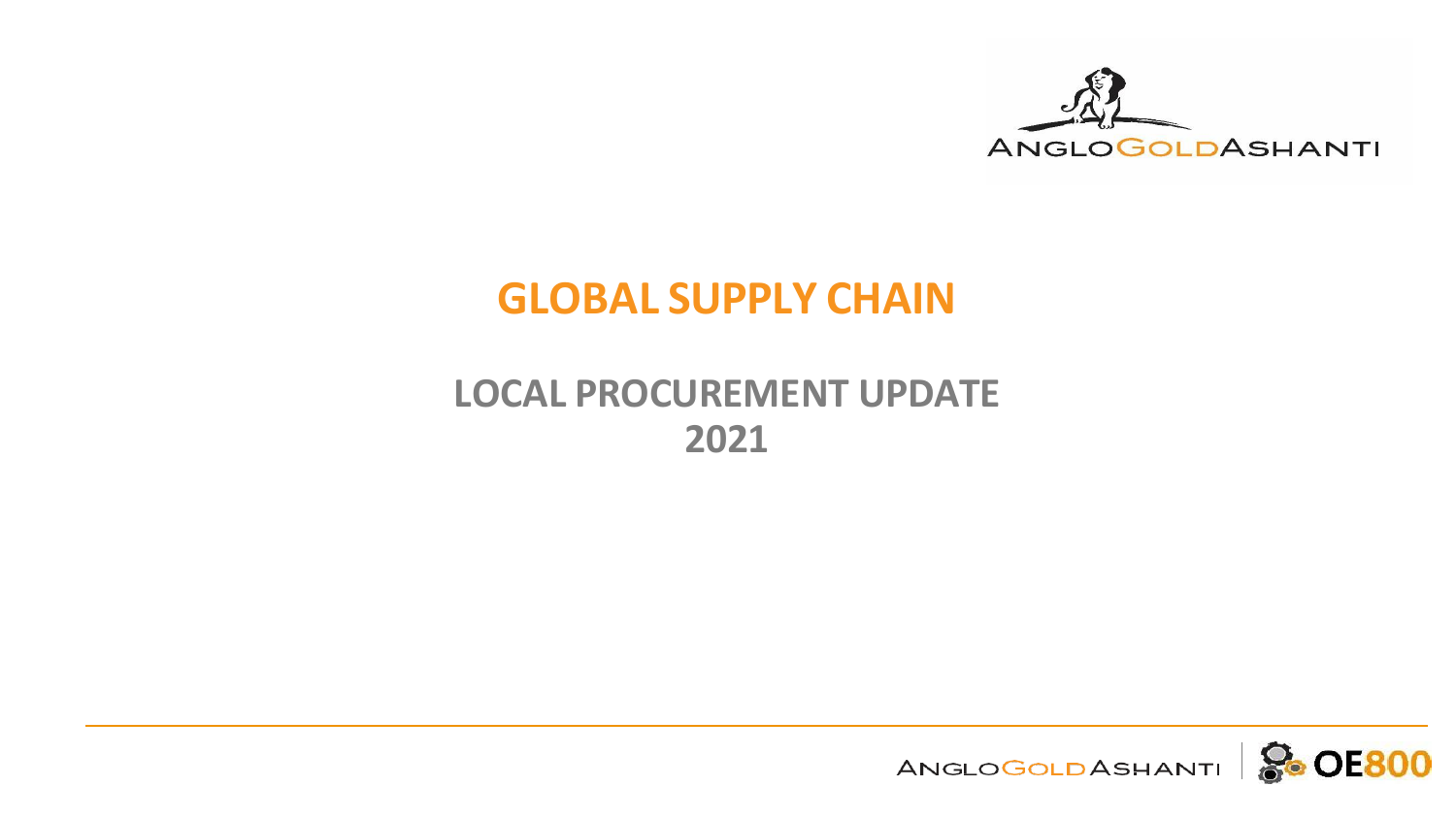### **LOCAL CONTENT POLICY**

### **Vision**

Our vision is to establish a sustainable local procurement program. This vision is underpinned by our values which require us to safely, and ethically, stimulate economic and social development within the communities and countries in which we operate.

#### **Principles of the Local Procurement Policy**

- Ownership of programme at Executive level, COO's Africa and International
- As a strategic imperative, we shall make every reasonable effort to procure all goods and services locally.
- Beyond local ownership, we will drive strategic partnerships (such as JV's) which create local employment, skills transfer, and economic value-add.
- We will actively develop local suppliers to create capacity and capability.
- We will seek to create competitive, and diverse options for supply that can sustain beyond life of mine.
- **EXT** Implementation of ESG initiatives through innovation and collaboration with key stake holders.



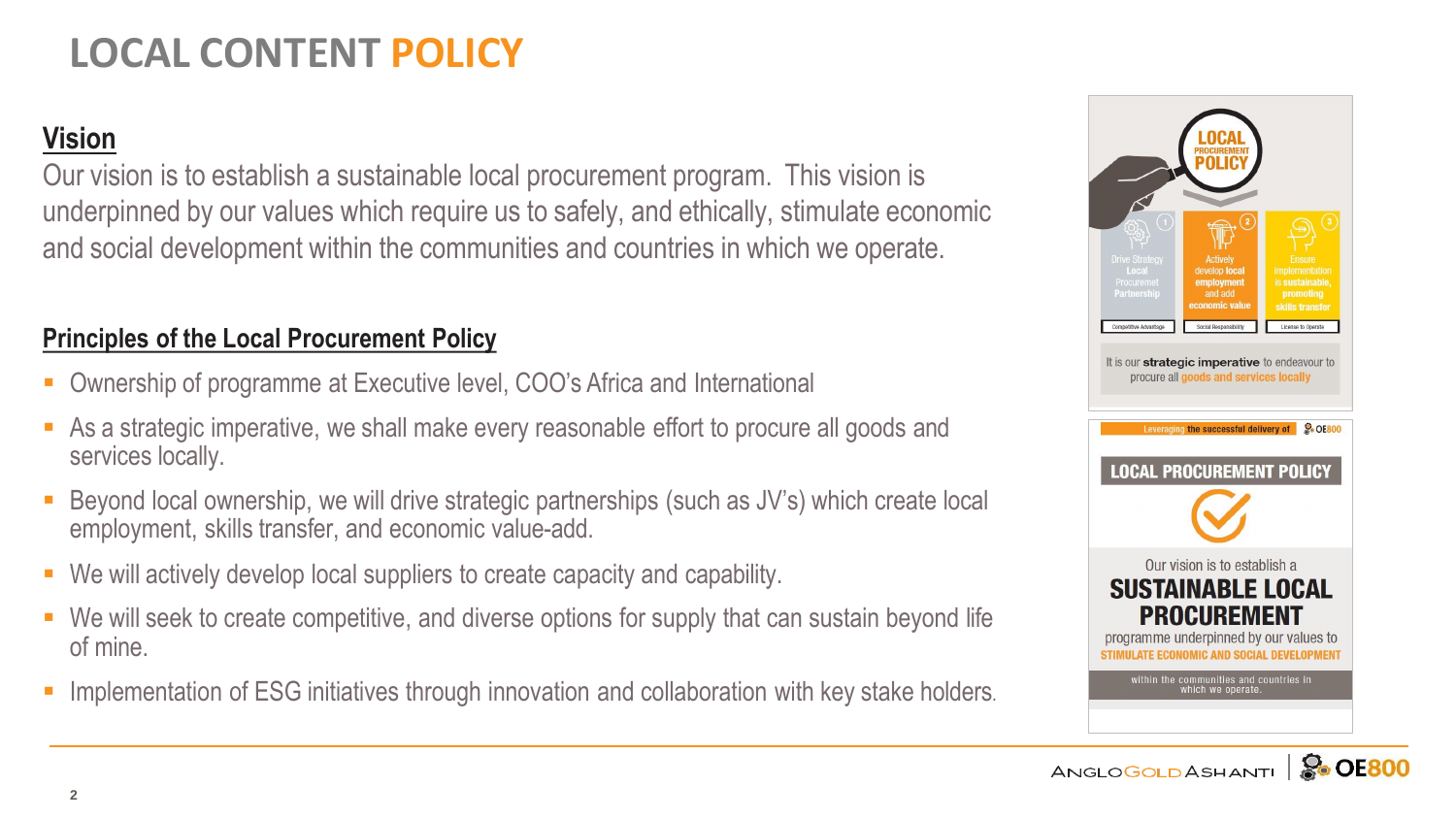### **LOCAL CONTENT AS STRATEGIC IMPERATIVE**